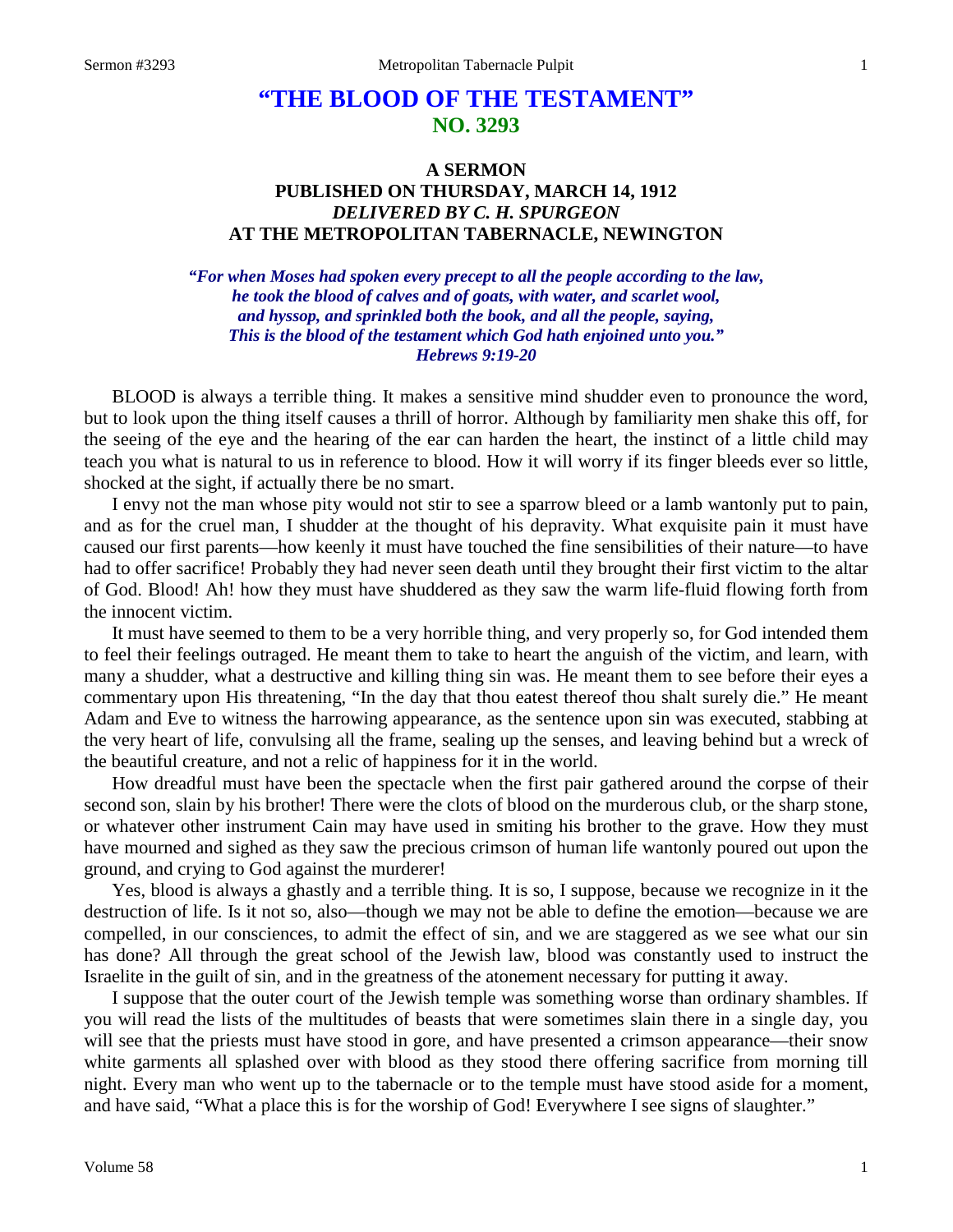God intended this to be so. It was the great lesson which He meant to be taught to the Jewish people, that sin was a loathsome and a detestable thing, and that it could only be put away by the sacrifice of a great life, such a life as had not then been lived—the life of the Coming One, the life of the eternal Son of God, who must Himself become man, that He might offer His own, immaculate life upon the altar of God to expiate the guilt, and put away the filth and the loathsomeness of human transgression.

Some of you will feel sickened at these reflections, and object to what I have already said, as unworthy of my lips and offensive to your ears. I know who these will be—the creatures of taste, who have never felt the loathsomeness of sin. Oh, I would that your sins would sicken you! I would to God that you had some sense of what a horrible thing it is to rebel against the Most High, to pervert the laws of right, to overthrow the rules of virtue, and to run into the ways of transgression and iniquity, for if blood be sickening to you, sin is infinitely more detestable to God, and if you find that being washed in blood seems awful to you, the great bath which was filled from Christ's veins, in which men are washed and made clean, is a thing of greater and deeper solemnity to God than any tongue shall be ever able to express.

I do not think anyone ever knows the preciousness of the blood of Christ till he has had a full sight and sense of his sin, his uncleanness, and his ill-desert. Is there any such thing as truly coming to the cross of Christ until you first of all have seen what your sin really deserves? A little light into that dark cellar, sir, a little light into that hole within the soul, a little light cast into that infernal den of your humanity, and you will soon discern what sin is, and seeing it, you would discover that there was no hope of being washed from it except by a sacrifice far greater than you could ever render.

Then the atonement of Christ would become fair and lustrous in your eyes, and you would rejoice with joy unspeakable in that boundless love which led the Savior to give Himself a ransom for us, "the Just for the unjust, that he might bring us to God." May the Lord teach us, thundering at us, if need be, what sin means. May he teach it to us so that the lesson shall be burned into our souls, and we shall never forget it!

I could fain wish that you were all burden-carriers till you grew weary. I could fain wish that you all labored after eternal life until your strength failed, and that you might then rejoice in Him who has finished the work, and who promises to be to you All-in-all when you believe in Him, and trust in Him with your whole heart.

Looking carefully at the text, I would have you notice *the name given to the blood of Christ, the ministry in which it was used, and the effect that it produced.*

**I.** First, observe THE NAME GIVEN IN THE TEXT TO THE BLOOD OF CHRIST. It is said to be, "THE BLOOD OF THE TESTAMENT."

You are aware, perhaps, you who read your Bibles thoroughly, that the word here rendered "testament" is more commonly rendered "covenant," and although it would be wrong to say that it does not mean "testament," yet it would be right to say that it signifies both "covenant" and "testament," and that its first and general meaning is "covenant."

Let us take it so. *The blood of Jesus is the blood of the covenant*. Long before this round world was made, or stars began to shine, God foresaw that He would make man. He also foresaw that man would fall into sin. Out of that fall of man His distinguishing grace and infinite sovereignty selected a multitude that no man can number to be His. But seeing that they had offended against Him, it was necessary, in order that they might be saved, that a great scheme or plan should be devised, by which the justice of God should be fully satisfied, and yet the mercy of God should have full play.

A covenant was therefore arranged between the persons of the blessed Trinity. It was agreed and solemnly pledged by the oath of the eternal Father that He would give unto the Son a multitude whom no man could number who should be His, His spouse, the members of His mystical body, His sheep, His precious jewels. These the Savior accepted as His own, and then on His part He undertook for them that He would keep the divine law, that He would suffer all the penalties due on their behalf for offences against the law, and that He would keep and preserve every one of them until the day of His appearing.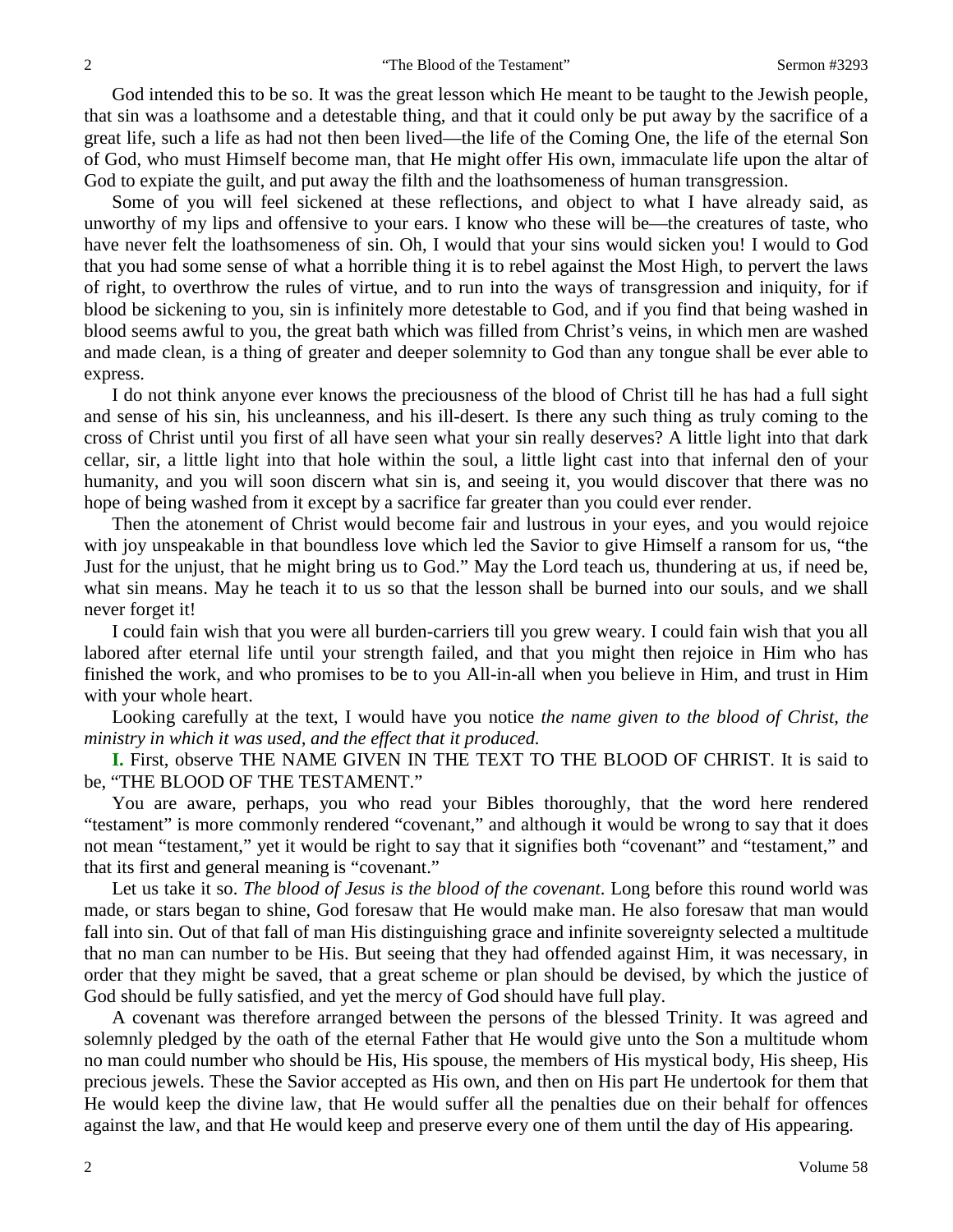Thus stood the covenant, and on that covenant the salvation of every saved man and woman hangs. Do not think it rests with thee, soul, for what saith the Scripture? "It is not of him that willeth, nor of him that runneth but of God that showeth mercy." He said to Moses, "I will have mercy on whom I will have mercy, and I will have compassion on whom I will have compassion." To show you that salvation is not by human merit, God was pleased to cast it entirely upon covenant arrangements.

In that covenant, made between Himself and His Son, there was not a word said about our actions having any merit in them. We were regarded as though we were not, except that we stood in Christ, and we were only so far parties to the covenant as we were in the loins of Christ on that august day. We were considered to be the seed of the Lord Jesus Christ, the children of His care, the members of His own body. "According as he hath chosen us in Christ before the foundation of the world." Oh, what grace it was that put your name and mine in the eternal roll, and provided for our salvation, provided for it by a covenant, by a sacred compact between the Father and His eternal Son, that we should belong to Him in the day when He should make up His jewels!

Now, beloved, in a covenant there are pledges given, and on those pledges we delight to meditate. You know what they were. The Father pledged His honor and His word. He did more, He pledged His oath, and "because he could swear by no greater, he sware by himself." He pledged His own word and sacred honor of Godhead that He would be true to His Son, that He should see His seed, and that by the knowledge of Him Christ should "justify many." But there was needed a seal to the covenant, and what was that? Jesus Christ in the fullness of time set the seal to the covenant, to make it valid and secure, by pouring out His life's blood to make the covenant effectual once for all.

Beloved, if there be an agreement made between two men, the one to sell such-and-such an estate, and the other to pay for it, the covenant does not hold good until the payment is made. Now, Jesus Christ's blood was the payment of His part of the covenant, and when He shed it, the covenant stood firm as the everlasting hills, and the throne of God Himself is not more sure than is the covenant of grace, and mark you, that covenant is not sure merely in its great outlines, but sure also in all its details. Every soul whose name was in that covenant must be saved. Unless God can un-deify Himself, every soul that Christ died for He will have. Every soul for which He stood Substitute and Surety He demands to have, and each of the souls He must have, for the covenant stands fast.

Moreover, every blessing which in that covenant was guaranteed to the chosen seed was by the precious blood made eternally secure to that seed. Oh, how I delight to speak about the sureness of that covenant! How the dying David rolled that under his tongue as a sweet morsel! "Although my house," said he, "be not so with God,"—there was the bitter in His mouth, "yet," said he—and there came in the honey, "yet he hath made with me an everlasting covenant, ordered in all things, and sure." And this sureness, mark you, lies in the blood, it is the blood of Christ that makes all things secure, for all the promises of God are yea and amen in Christ Jesus, to the glory of God by us.

You will ask, it may be, "What is the purpose of this doctrine?" Its purpose is this—To you who have believed in Jesus covenant mercies are sure, not because of your frames and feelings, but because of the precious blood of Jesus. Yesterday you were happy, mayhap, and today you are downcast. Well, but the covenant has not changed. Tomorrow you may be in the very depths of despair, while today you are singing upon the top of the mountain, but the covenant will not alter. That august transaction was not made by you, and cannot be unmade by you. It tarrieth not for man, and waiteth not for the sons of men. There it stands fast and settled, signed by the eternal signet, and your security is not in yourselves, but in Christ. If Christ bought you, if the Father gave you to Him, if Christ became a Surety for you, then—

> *"Nor death, nor hell, shall e'er remove His favorites from His breast; In the dear bosom of His love They must for ever rest."*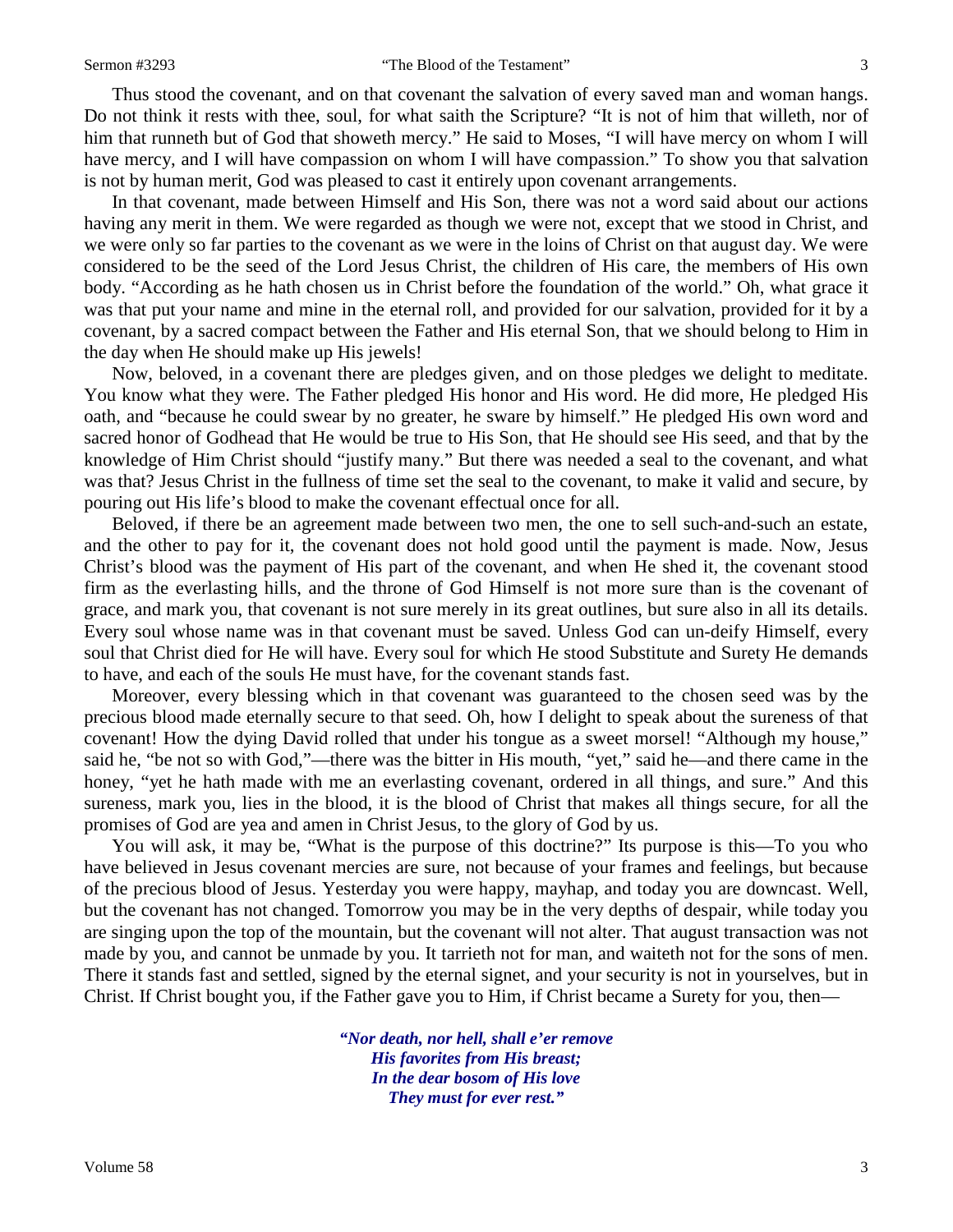The name of the blood, as we find it in our own translation, is *"the blood of the testament."* This teaches a similar truth, though it puts it under another figure. Salvation comes to us as a matter of will. Jesus Christ has left eternal life to His people as a legacy. Here are the words—"Father, I will that they also, whom thou hast given me, be with me where I am; that they may behold my glory." Now, a will, as the apostle rightly tells us, has no power whatever unless the man who made it is dead. Hence the blood of Jesus Christ, the token of His death, gives validity to all the promises which He has made. That spearthrust by the Roman soldier was a precious proof to us that our Lord was really dead.

And now, beloved, whenever you read a precious promise in the Bible, you may say, "This is a clause in the Redeemer's will." When you come to a choice word, you may say, "This is another codicil to the will." Recollect that these things are yours, not because you are this or that, but because the blood makes them yours. The next time Satan says to you, "You do not believe as you ought, and therefore the promise is not sure," tell him that the sureness of the promise lies in the blood, and not in what you are or in what you are not.

There is a will proved in heaven's Court of Probate, whose validity depends upon its signatures, and upon its witnesses, and upon its being drawn up in proper style. The person to whom the property is left may be very poor, but that does not overthrow the will, he may be very ragged, but that does not upset the will, he may have disgraced himself in some way or other, but that does not make the will void, He who made the will, and put His name to the will, makes the will valid, and not the legatee to whom the legacy was left.

And so with you this covenant stands secure, this will of Christ stands firm. In all your ups and downs, in all your successes and your failures, you, poor needy sinner, have nothing to do but to come and take Christ to be your All-in-all, and put your trust in Him, and the blood of the covenant shall make the promises sure to you.

This is a sweet topic. I have not time, however, to enlarge upon it, but I heartily commend it to your private meditations, and trust you may find consolation in it.

**II.** The blood which Moses called "the blood of the covenant" or "of the testament "was of the utmost importance in the ministry of the tabernacle, for IT WAS SPRINKLED BY HIM EVERYWHERE.

First, we are told that *He sprinkled it upon the book*. Oh, how delightful this Bible looks to me when I see the blood of Christ sprinkled upon it! Every leaf would have flashed with Sinai's lightnings, and every verse would have rolled with the thunders of Horeb, if it had not been for Calvary's cross, but now, as you look, you see on every page your Savior's precious blood. He loved you, and gave Himself for you, and now you who are sprinkled with that blood, and have by faith rested in Him, can take that precious Book, and find it to be green pastures and still waters to your souls.

*The blood was then sprinkled upon the mercy seat itself*. Whenever you cannot pray as you would, remember that Jesus Christ's blood has gone before you, and is pleading for you before the eternal throne, like the good Methodist, who, when a brother could not pray, cried out, "Plead the blood, brother!" Ay, and when you feel so unworthy that you dare not look up, when the big tears stand in your eyes because you have been such a backslider, and have been so cold in heart, plead the blood, my sister, you may always come where the blood is.

There you see that this sin of yours has been already atoned for. Before you committed it, Jesus carried it. Long before it fell from your heart, the weight of it had pressed upon the Redeemer's heart, and He put it away in that tremendous day when He took all the load of His people's guilt, and hurled it into the sepulchre, to be buried there forever.

Then *the blood was sprinkled upon every vessel of the sanctuary*. I like that thought. I like to come up to God's house, and say, "Well, I shall worship God today in the power and through the merit of the precious blood, my praises will be poor, feeble things, but then the sweet perfume will go up out of the golden censer, and my praises will be accepted through Jesus Christ, my preaching, oh! how full of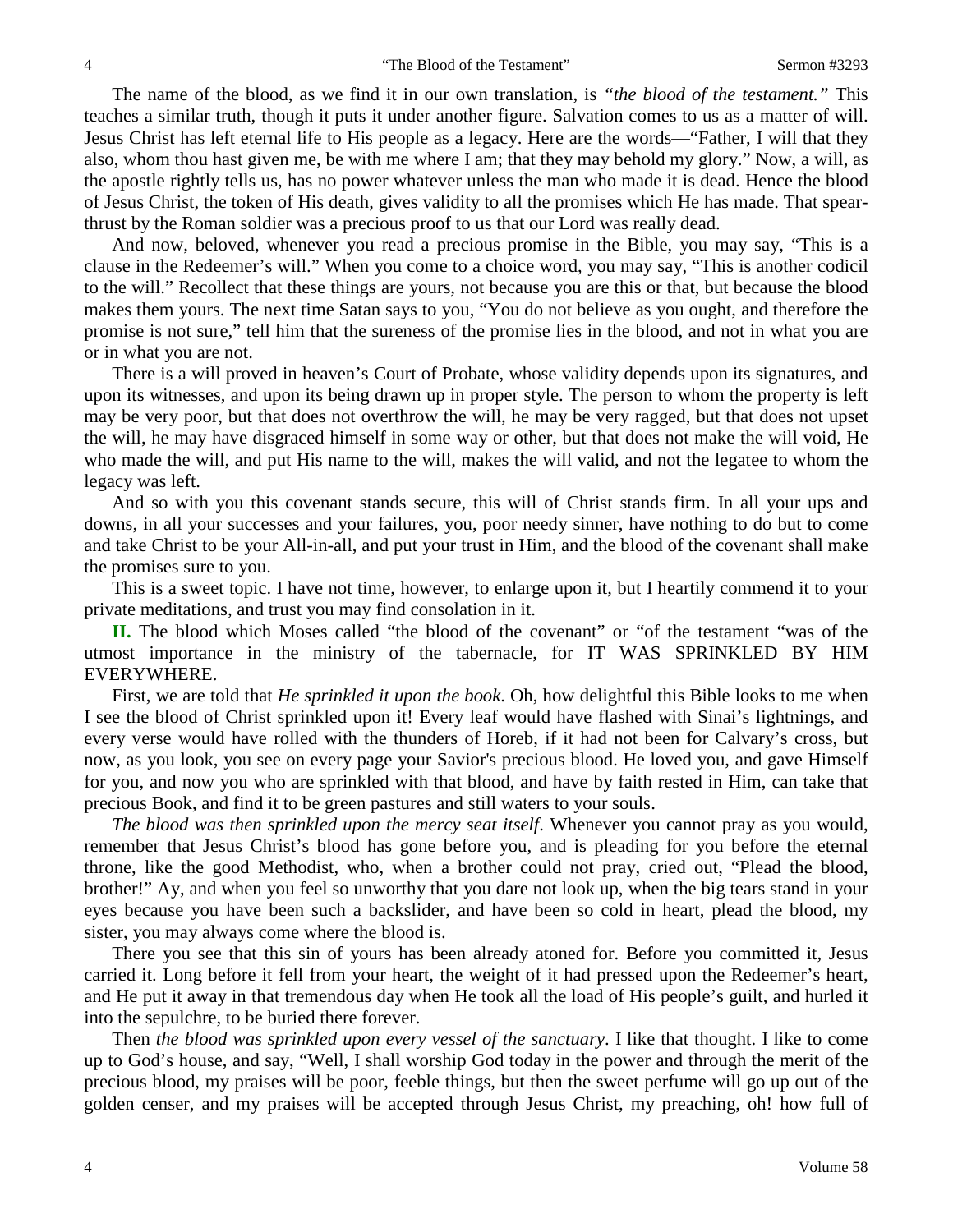faults, how covered over with sins! but then the blood is on it, and because of that, God will not see sin in my ministry, but will accept it because of the sweetness of His Son's blood."

You will come to the communion table tonight, most of you, but oh! do not come without the precious blood, for the best place of all upon which it was sprinkled was *upon all the people*. The drops fell upon them all. As Moses took the basin, and scattered the blood over the whole crowd, it fell upon all who were assembled at the door of the Tabernacle. Have you had sprinkling with the precious blood, my hearer? If you have, you shall live forever, but if you have not, the wrath of God abideth on you.

Do you ask how you can have the blood of Christ sprinkled upon you? It cannot be done literally, but faith does it. Faith is the bunch of hyssop which we dip into the basin, and it sprinkles man's conscience from bad works. You say you have been christened, confirmed, baptized, but all these things together would not save one soul, much less all the multitudes who trust in them. They are not sufficient for the taking away of a single sin. But you always say your prayers, and you have family prayers, and you are very honest, and so on. I know all this, but all these things you ought to have done, and they will not make amends for what you have not done.

All the debt that you have paid will not discharge those that are still due. Know you not that saying of the Scriptures, "by the deeds of the law there shall no flesh be justified in his sight: for by the law is the knowledge of sin"? You may work your fingers to the bone, but you can never weave a righteousness that shall cover your nakedness before God. The only hope of the sinner is to come and cast himself upon what Jesus Christ has done for him, depending upon the groans, and agonies, and death of the martyred Savior, who stood for us and suffered in our stead, that we might escape the wrath of God.

I hope that there is never a Sunday but what I teach this one doctrine, and until this tongue is silent in the grave, I shall know no other Gospel than just this—Trust Christ, and you shall live. The bloody sacrifice of Calvary is the only hope of sinners. Look there, and you shall find the Star of peace guiding you to everlasting day, but turn your backs upon Christ, and you have turned your backs upon heaven, you have courted destruction, you have sealed your doom. It is by the sprinkling of the blood, then, that we are saved.

We must have the blood of Christ upon us in one way or the other. If we do not have it upon us to save us, we shall have it upon us to destroy us. "His blood be on us and on our children," said the Jews to Pilate in their madness, and the siege of Jerusalem was the answer to the cry. Worse than was the siege of Jerusalem to the Jews, shall be the death of those who do despite to the Spirit of grace, and despise the blood of Jesus, but happy shall they be who, giving up every other confidence, come to the blood of the covenant, and put their trust there, for it shall not deceive them.

**III.** THE EFFECT OF THE BLOOD OF CHRIST claims our earnest heed, yet the minutes are few in which I can enlarge upon it.

Whenever Jesus Christ's blood comes upon a man, the instantaneous effect is something more than miraculous. Before the application of Christ's blood, the man was distracted. His guilt, and its consequent punishment, weighed heavily upon him. "Alas!" said he, "I shall soon die, and then hell will be my lot!" Oh! some of us will never forget when we were in that miserable, burdened state. I protest before you all that, when I felt the weight of my sin, I wished that I had never been born, and I envied frogs, and toads, and the most loathsome creatures, and thought that they were so much better off than I, because they had never broken the law of God, which I had so wickedly and so willfully done.

If I went to my bed, I started with the fear that I should wake up in hell, and by day the same dread thought distracted me, that I was cast off by God, and must perish. But the moment that I looked to Christ—do not mistake me—the very self-same moment that I put my trust in Christ, I rose from the depths of despair to the utmost heights of joy.

It was not a process of reasoning, it was not a matter which took hours and days, it was all done in an instant. I understood that God had punished Christ instead of me, and I saw that, therefore, I could not be punished any more, that I never could be, if Christ died for me—and I was assured that He did if I did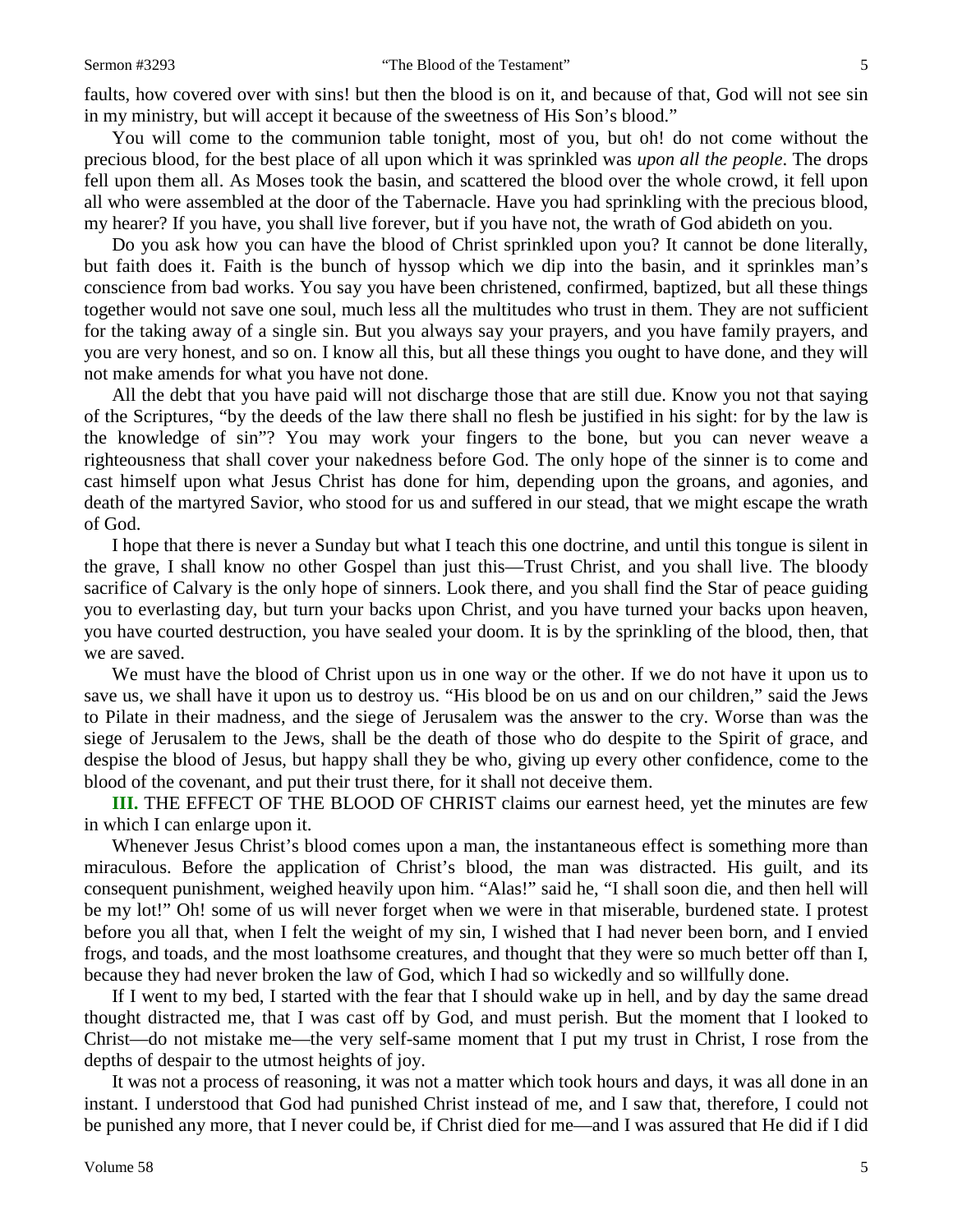but trust Him. So I did trust Him, with my whole weight I threw myself into His arms, and thought at the time that He had never had such a load to carry before. But I found that He was able to save, even to the uttermost, them that came unto Him, and what joy and peace I had in that moment it is impossible for me to describe, and I thank God that I have never lost it.

There have been time of depression, there have been seasons when the light of God's countenance has been withdrawn, but one thing I know—Christ Jesus came into the world to save sinners. I am a sinner, and my soul rests alone on Him, and how can He cast me away, since His own promise is, "He that believeth and is baptized shall be saved"? I have believed, I have been baptized as an avowal of my faith, and He is not true if He does not save me. But He must be true, He cannot break His word. O dear friends, these are hundreds here who have passed through the same blessed experience, and they can tell you that the blood of Jesus in an instant speaks peace to the soul.

And this precious blood has this property about it, that, if the peace which it first causes should become a little dim, you have only to go to the precious blood to have that peace once more restored to you.

I would recommend any of my doubting brethren to come to Christ over again as they came to Him at first. Never mind about your experience, never care about your marks and evidences. Never get piling up your experiences. If you go to the top of some mountains such as Snowdon or the Righi, you will find it all solid and firm enough, but there are some people who want to get a little higher than the mountain, so the people there build a rickety old stage, and charge you four pence, or sixpence to go to the top of it, and when you get up there, you find it is all shaky, and ready to tumble down, and you are alarmed.

Well, but what need is there to go up there at all? If you would stand on the mountain, that would not shake. So, sometimes, we are not content with resting upon Christ as poor sinners and depending on Him. We get building a rickety stage of our own experience, or sanctification, or emotions, and I know not what besides, and then it begins to shake under our feet. Better far if we were like the Negro, who said he "fell flat down on de promise, and when he had done that, he couldn't fall no lower." Oh, to keep close to a promise! Job says that the naked embrace the rock for want of a shelter, and there is no shelter like the Rock of ages.

#### *"None but Jesus Can do helpless sinners good."*

But I have not told you all the power of this blood, nor could I tell you tonight. That blood gives the pardoned sinner access with boldness to God himself. That blood, having taken away the guilt of sin, operates in a sanctifying manner, and takes away the power of sin, and the pardoned man does not live as he lived before he was pardoned. He loves God, who has forgiven him so much, and that love makes him inquire, "What shall I do for God, who has done so much for me?" Then he begins to purge himself of his old habits. He finds that the pleasures that once were sweet to him are sweet no more. "Away ye go," he says to his old companions, "but I cannot go with you to hell."

Having a new heart, a new love, a new desire, he begins to mix with God's people. He searches God's Word. He makes haste to keep God's commandments. His desires are holy and heavenly, and he pants for the time when he shall get rid of all sin, shall be quite like Christ, and shall be taken away to dwell forever where Jesus is. Oh! the blood of Christ is a blessed sin-killer. They say that St. Patrick drove all the snakes out of Ireland. Ah! but Christ drives all the serpents out of the human heart when He once gets in. If He does but sprinkle His blood upon our hearts, we become new men—such new men as all the rules of morality could not have made us, such new men as they are who, robed in white, day without night sing JEHOVAH'S praise before His throne.

Sinner, would you be saved tonight? Trust Jesus, and you shall be. Sinner, would you be saved upon a dying bed? Trust Jesus now, and you shall be. Sinner, would you be saved when the heavens are in a blaze, and the stars fall like withered fig leaves from the firmament? Look to Jesus now, and you shall be saved then. Oh! I would to God that some of you would look to Him! 'Tis not for the eyes of your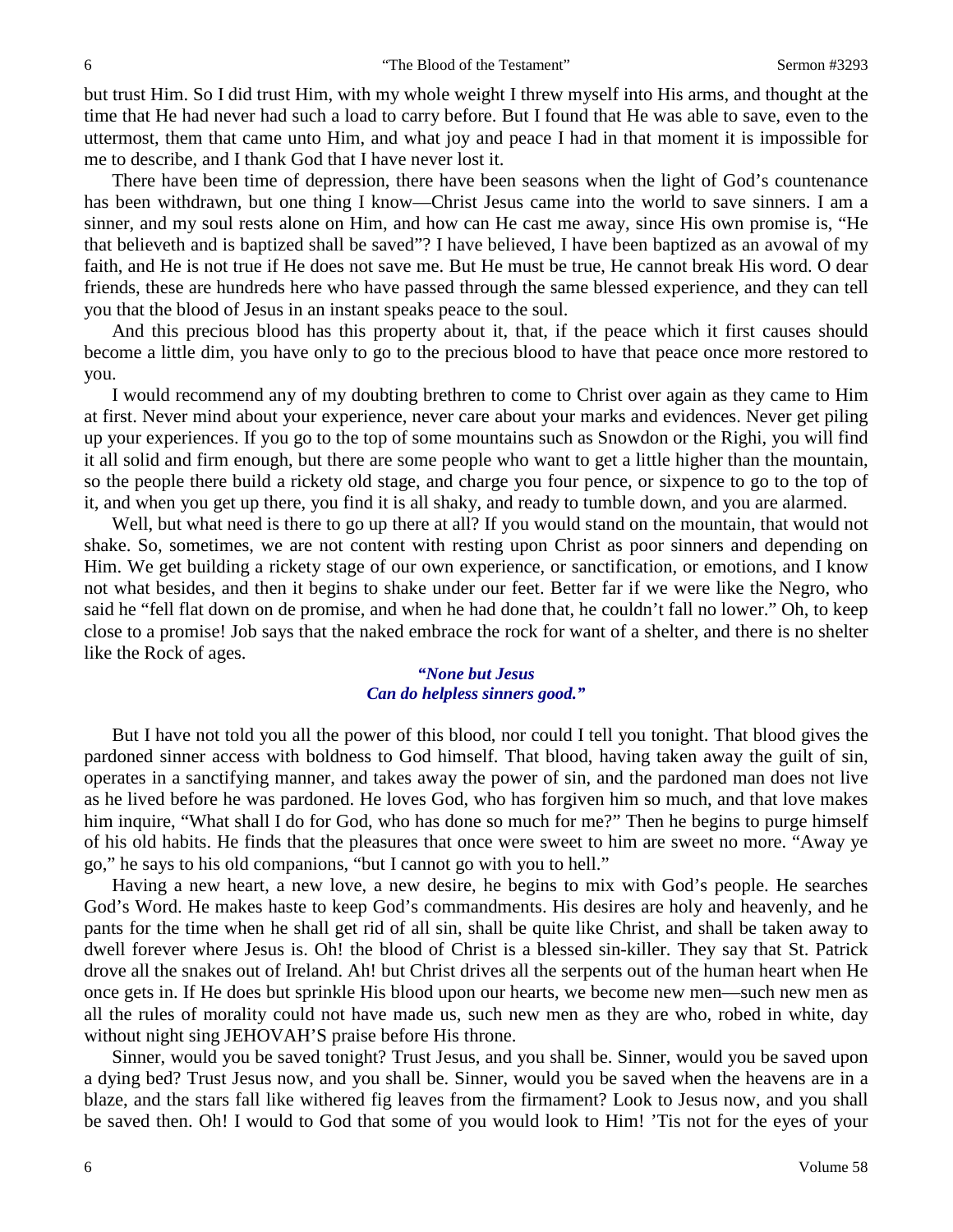body to do it, but for the eyes of your mind to do it. Think of what Christ is, God, and yet, man. Think of such a Being suffering instead of you. What must be the merit of such suffering, and what an honor to God's justice that such a One should suffer instead of you! Then, depend upon Christ, and if you do so, your sins are forgiven you. Believe that they are. Then will you feel springing up within your heart great love to Him who has forgiven you, and that will become the mainspring of your new life. You will start afresh like one that is born tonight.

You will, indeed, be born again, for this is regeneration. Not sprinkling your face with drops of water, but making a new man of you—generating you over again, not by natural generation, but by the eternal Father begetting you again unto a lively hope, by the resurrection of Jesus Christ from the dead—the true and only spiritual generation, and then, as new creatures in Christ Jesus, you shall go your way through this life up to the life eternal, God's blessing shielding you and crowning you forever.

The Lord grant you His blessing, for Christ's sake! Amen.

#### **EXPOSITION BY C. H. SPURGEON**

### *HEBREWS 9 AND EXODUS 24:1-10*

**Hebrews Chapter 9. Verse 1.** *Then verily the first covenant had also ordinances of divine service, and a worldly sanctuary.*

That is, a sanctuary belonging to this world, a visible sanctuary. That first covenant was to a large degree a thing of outward rites and ceremonies, which the new covenant is not, that is a covenant of spiritual and unseen realities.

**2-5.** *For there was a tabernacle made; the first, wherein was the candlestick, and the table, and the showbread; which is called the sanctuary. And after the second veil, the tabernacle which is called the Holiest of all; which had the golden censer, and the ark of the covenant overlaid round about with gold, wherein was the golden pot that had manna, and Aaron's rod that budded, and the tables of the covenant; and over it the cherubims of glory shadowing the mercy seat; of which we cannot now speak particularly*.

Because it was not his main purpose at that time, and he was writing an important Epistle upon the most vital truths, and it would not do to encumber it with too many explanations.

**6-9.** *Now when these things were thus ordained, the priest went always into the first tabernacle, accomplishing the service of God. But into the second went the high priest alone once every year, not without blood, which he offered for himself, and for the errors of the people: the Holy Ghost this signifying, that the way into the holiest of all was not yet made manifest, while as the first tabernacle was yet standing: which was a figure for the time then present, in which were offered both gifts and sacrifices, that could not make him that did the service perfect, as pertaining to the conscience;*

All these sacrifices and ceremonies, although full of instruction, were not in themselves able to give peace to the conscience of men. The new and better covenant does give rest to the heart by the real and actual taking away of guilt, but this the first covenant could not do. It is astonishing that there should be any who want to go back to the "beggarly elements" of the old Jewish law, and again to have priests, and an elaborate ritual, and I know not what besides. These things were faulty and fell short of what was needed even when God instituted them, for they were never intended to produce perfection, or to give rest to the troubled conscience, so of what use can those ceremonies be which are of man's own invention, and which are not according to the new covenant at all?

**10-12.** *Which stood only in meats and drinks, and divers washings, and carnal ordinances, imposed on them until the time of reformation. But Christ being come an high priest of good things to come, by a greater and more perfect tabernacle, not made with hands, that is to say, not of this building; neither by the blood of goats and calves, but by his own blood he entered in once into the holy place, having*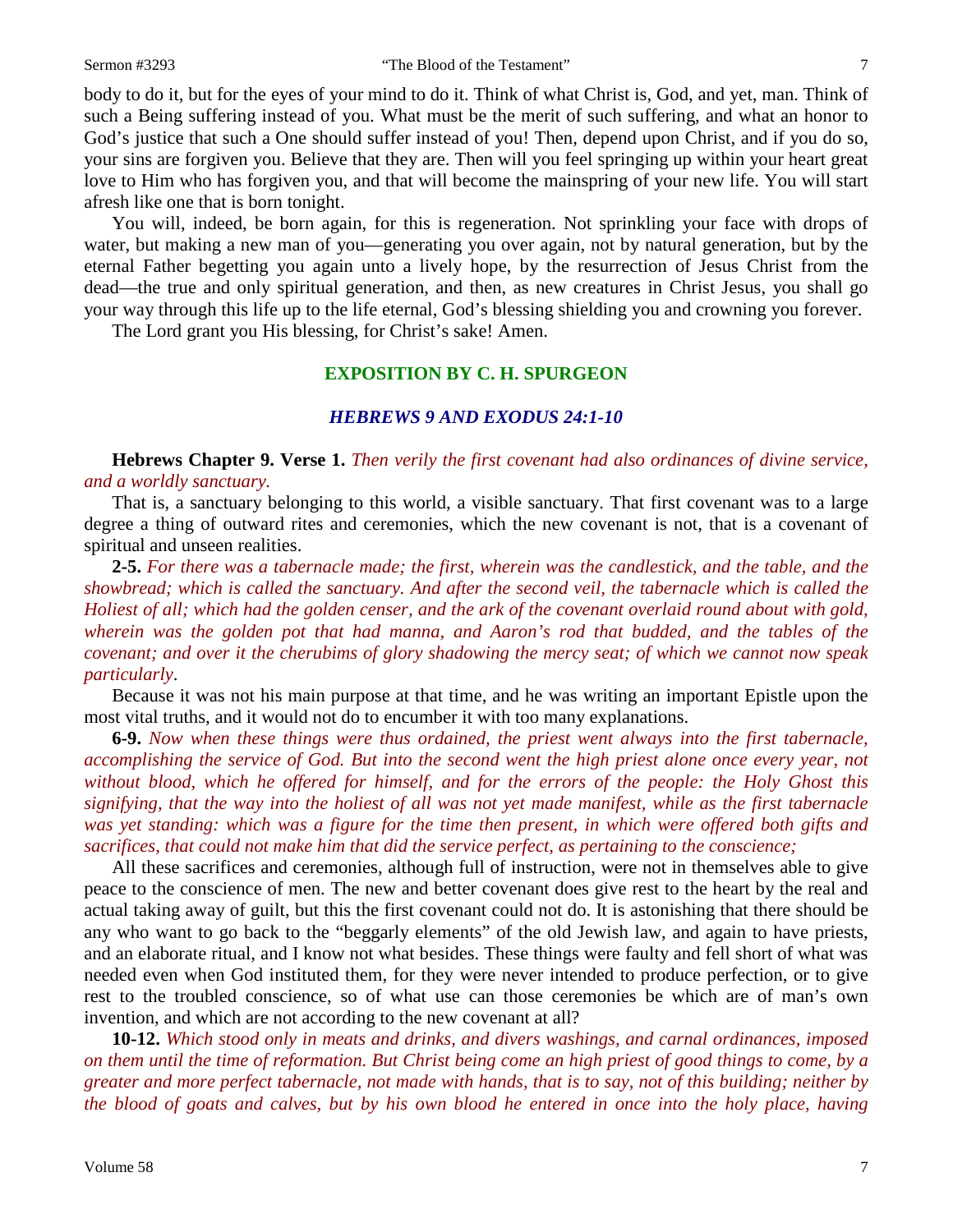*obtained eternal redemption for us.* [See *Metropolitan Tabernacle Pulpit,* No. 2075, "Our Lord's Entrance within the Veil"].

Christ has entered into the true holy place—not into that which was curtained with a veil, which was but a type, and which was put away when the veil was rent from the top to the bottom as Jesus died, He has entered into the immediate presence of God, and He has entered there once for all, "having obtained eternal redemption for us."

**13-14.** *For if the blood of bulls and of goats, and the ashes of an heifer sprinkling the unclean, sanctifieth to the purifying of the flesh: how much more shall the blood of Christ, who through the eternal Spirit offered himself without spot to God, purge your conscience from dead works to serve the living God?* [See *Metropolitan Tabernacle Pulpit,* No. 1481, "The Red Heifer," and No 1846 "The Purging of the Conscience"].

Do you all feel the power of that blood now? Oh, what blessing it is to know that the conscience is quite at rest because of the purging wrought by Jesu's blood! It is heaven begun below. We cannot serve God aright until we have been thus cleansed, nay, we dare not stand in that awful presence while the consciousness of sin is upon us, but when Jesus Christ saith to us, "Ye are clean," then, "being justified by faith, we have peace with God through our Lord Jesus Christ." Then have we "access with confidence" unto the Father through Him.

**15-17.** *And for this cause he is the mediator of the new testament, that by means of death, for the redemption of the transgression that were under the first testament, they which are called might receive the promise of eternal inheritance. For where a testament is, there must also of necessity be the death of the testator. For a testament is of force after men are dead: otherwise it is of no strength at all while the testator liveth.*

Whether it be a covenant or a testament, death is necessary to make it valid. God's covenants have ever been sanctioned and ratified with blood, and the covenant or the testament of eternal grace is ratified with the blood of the Surety and Testator.

**18-26.** *Whereupon neither the first testament was dedicated without blood. For when Moses had spoken every precept to all the people according to the law, he took the blood of calves and of goats, with water, and scarlet wool, and hyssop, and sprinkled both the book, and all the people, saying, This is the blood of the testament which God hath enjoined unto you. Moreover he sprinkled with blood both the tabernacle, and all the vessels of the ministry. And almost all things are by the law purged with blood; and without shedding of blood is no remission. It was therefore necessary that the patterns of things in the heavens should be purified with these; but the heavenly things themselves with better sacrifices than these. For Christ is not entered into the holy places made with hands, which are the figures of the true; but into heaven itself, now to appear in the presence of God for us: nor yet that he should offer himself often, as the high priest entereth into the holy place every year with blood of others; for then must he often have suffered since the foundation of the world: but now once in the end of the world hath he appeared to put away sin by the sacrifice of himself*. [See *Metropolitan Tabernacle Pulpit,* No. 759, "Jesus Putting Away Sin," No. 911, "The Putting Away of Sin," and No. 2283, "Christ's One Sacrifice for Sin"].

What Aaron could not do by entering into the holy place year after year, Christ has done by entering into heaven once, and there is no more need of a sacrifice for sin, and they are grossly guilty who pretend to offer Christ over again. The great work of redemption is finished, sin is put away, and there is no more remembrance of it. In the sight of God, Christ's one sacrifice hath completed the expiation of sin, glory be to His holy name!

**27-28.** *And as it is appointed unto men once to die, but after this the judgment: so Christ was once offered to bear the sins of many; and unto them that look for him shall he appear the second time without sin unto salvation.*

He shall come to complete the salvation of those for whom His precious sacrifice was offered all those hundreds of years ago.

Now let us read the passage to which Paul refers in verses 19 to 21.